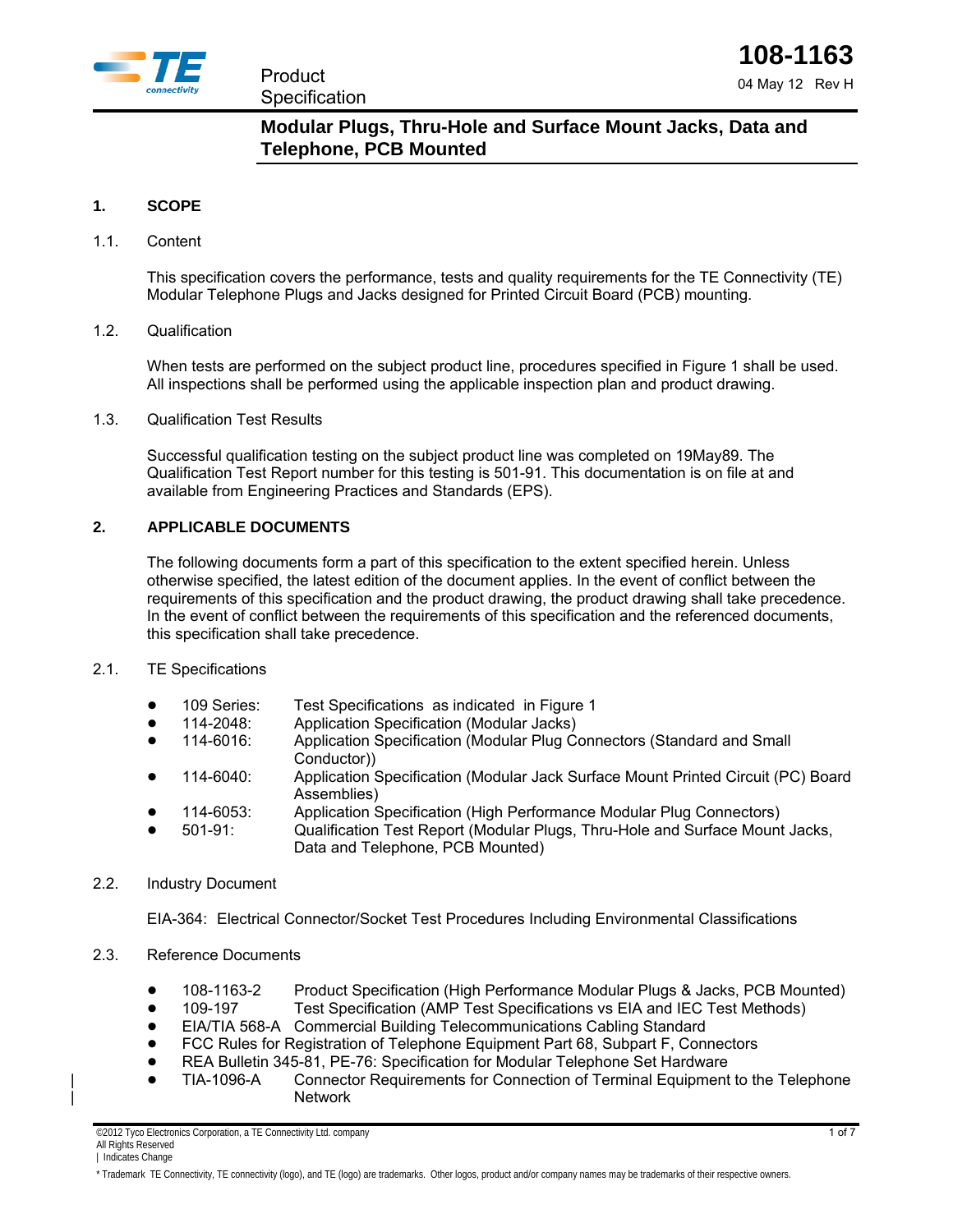

### **3. REQUIREMENTS**

### 3.1. Design and Construction

Product shall be of the design, construction and physical dimensions specified on the applicable Product Drawing.

3.2. Materials

Materials used in the construction of this product shall be as specified on the applicable product drawing.

- 3.3. Ratings
	- ! Current, per pin: 1.5 amperes alternating current maximum at 25°C derated to 0.2 amperes maximum at 70°C ambient
	- Derating Curve:

#### CONNECTOR DERATING CURVE



- Voltage: 150 volts AC maximum
- Temperature: -40° to 85°C
- Shielding Effectiveness: 20 dB minimum reduction from 30 to 400 MHz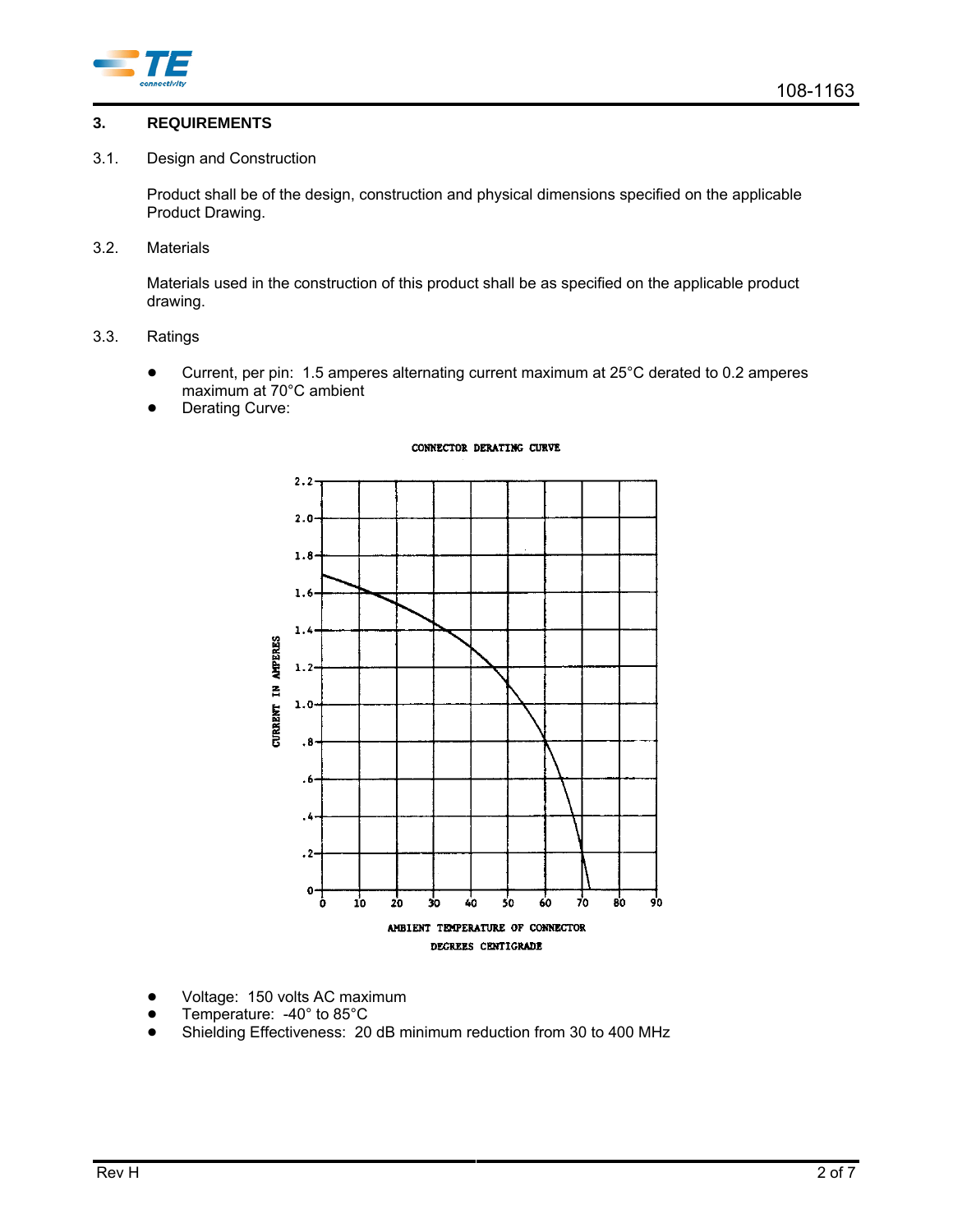

## 3.4. Performance and Test Description

Product shall be designed to meet the electrical, mechanical and environmental performance requirements specified in Figure 1.

## 3.5. Test Requirements and Procedures Summary

| <b>Test Description</b>                           | Requirement                                                                                                              | Procedure                                                                                                                                                                                                                                                                                                                                                                   |  |  |  |  |  |  |  |
|---------------------------------------------------|--------------------------------------------------------------------------------------------------------------------------|-----------------------------------------------------------------------------------------------------------------------------------------------------------------------------------------------------------------------------------------------------------------------------------------------------------------------------------------------------------------------------|--|--|--|--|--|--|--|
| Examination of product.                           | Meets requirements of product<br>drawing and Application<br>Specifications 114-2048, 114-6016,<br>114-6040 and 114-6053. | EIA-364-18.<br>Visual, dimensional and functional<br>per applicable inspection plan.                                                                                                                                                                                                                                                                                        |  |  |  |  |  |  |  |
| <b>ELECTRICAL</b>                                 |                                                                                                                          |                                                                                                                                                                                                                                                                                                                                                                             |  |  |  |  |  |  |  |
| Termination resistance, dry circuit.              | ΔR of 30 milliohms.                                                                                                      | EIA-364-23.<br>Subject mated plug and jack to 50<br>millivolts open circuit at 100<br>milliamperes maximum.<br>See Figure 3.                                                                                                                                                                                                                                                |  |  |  |  |  |  |  |
| Termination resistance, rated<br>current.         | ΔR of 30 milliohms.                                                                                                      | EIA-364-6.<br>Measure potential drop of mated<br>plug and jack while carrying 1.5<br>amperes current.<br>See Figure 3.                                                                                                                                                                                                                                                      |  |  |  |  |  |  |  |
| Insulation resistance.                            | 500 megohms minimum.                                                                                                     | EIA-364-21.<br>Test between adjacent contacts of<br>mated plug and jack.                                                                                                                                                                                                                                                                                                    |  |  |  |  |  |  |  |
| Dielectric withstanding voltage.                  | One minute hold.                                                                                                         | EIA-364-20, Condition I.<br>1000 volts AC (rms) 60 Hz.<br>Test between adjacent contacts of<br>mated plug and jack.                                                                                                                                                                                                                                                         |  |  |  |  |  |  |  |
| Temperature rise vs current.                      | 30°C maximum temperature rise at<br>1.5 amperes.                                                                         | EIA-364-70, Method 1.<br>Subject mated plug and jack to<br>temperature rise at rated current.                                                                                                                                                                                                                                                                               |  |  |  |  |  |  |  |
| Current cycling.                                  | No evidence of physical damage.                                                                                          | TE Spec 109-51, Condition B,<br>Method 2.<br>Subject mated plug and jack to 500<br>cycles at 125% of rated current for<br>15 minutes ON and 15 minutes<br>OFF.                                                                                                                                                                                                              |  |  |  |  |  |  |  |
| Shielding effectiveness, thru-hole<br>jacks only. | Frequency: 30 to 400 MHz.<br>Reduction: 20 dB minimum.                                                                   | TE Spec 109-90.<br>Measure radiated response from<br>unshielded mated jack and plug<br>terminated with unshielded cable<br>while conductors are excited<br>between 30 and 400 MHz. Repeat<br>procedure using shielded jack<br>mated with shielded plug terminated<br>with aluminum/MYLAR shielded<br>cable. The difference in response is<br>shielding effectiveness in dB. |  |  |  |  |  |  |  |

Figure 1 (continued)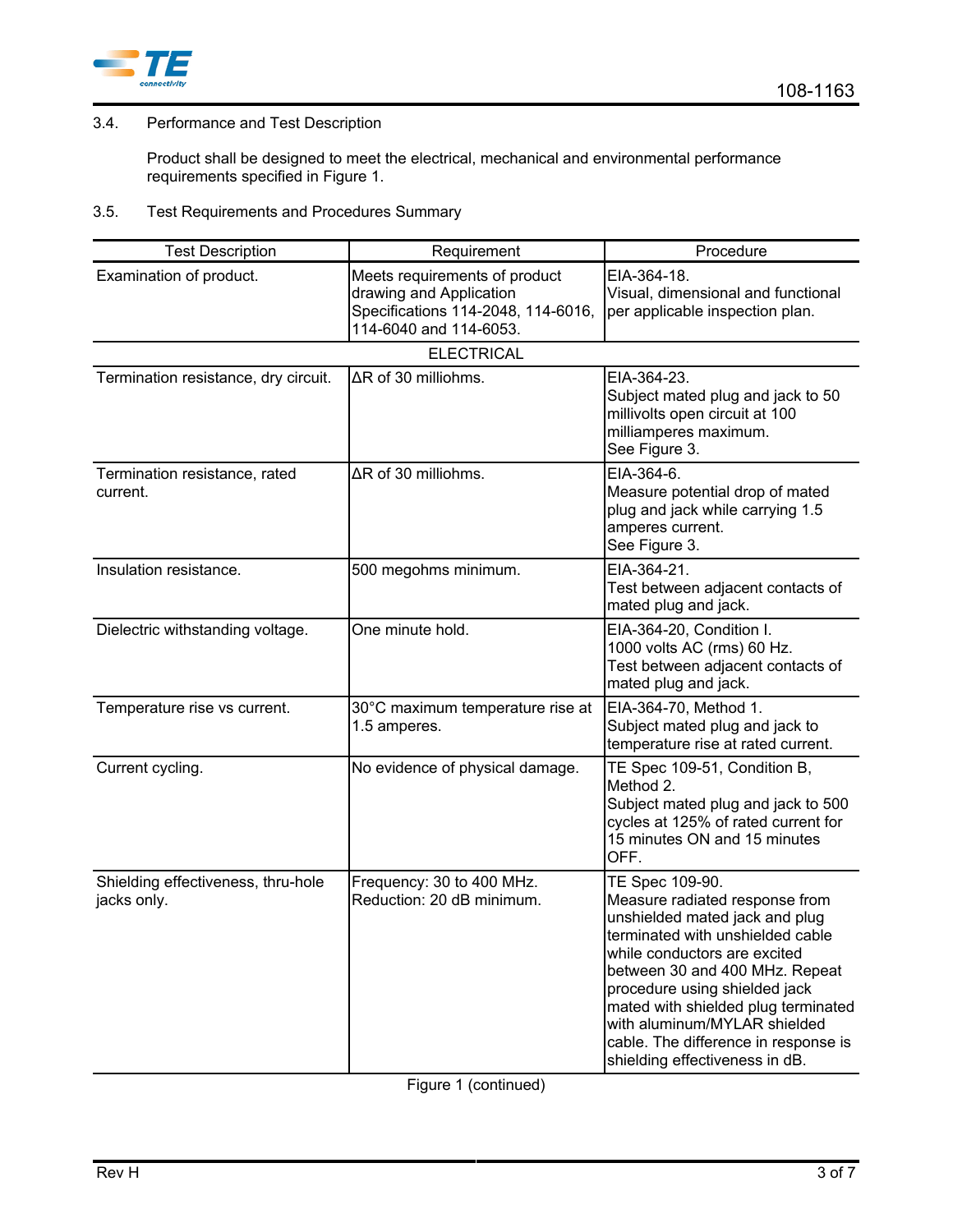

| <b>Test Description</b>            | Requirement                                                                                                                     | Procedure                                                                                                                                                                 |  |  |  |  |  |  |
|------------------------------------|---------------------------------------------------------------------------------------------------------------------------------|---------------------------------------------------------------------------------------------------------------------------------------------------------------------------|--|--|--|--|--|--|
| Surge.                             | No evidence of physical damage.                                                                                                 | Subject mated plug and jack<br>adjacent contacts to 5 surges of<br>each polarity at 1 minute intervals.<br>Pulse to have 10/1000 microsecond<br>shape and 1000 volt peak. |  |  |  |  |  |  |
| <b>MECHANICAL</b>                  |                                                                                                                                 |                                                                                                                                                                           |  |  |  |  |  |  |
| Vibration.                         | No discontinuities greater than 1<br>microsecond.<br>Shall remain mated and show no<br>evidence of physical damage.             | EIA-364-28, Test Condition I.<br>Subject mated plug and jack<br>mounted on PCB to sinusoidal<br>vibration for 15 minutes in each of 3<br>mutually perpendicular axis.     |  |  |  |  |  |  |
| Durability.                        | No evidence of physical damage.                                                                                                 | EIA-364-9.<br>Subject plug and jack to 750 mating<br>and unmating cycles at the rate of<br>500 cycles per hour with latch<br>inoperative.                                 |  |  |  |  |  |  |
| Mating and unmating forces.        | Five pounds maximum for<br>unshielded plug and jack.<br>Eight pounds maximum for shielded<br>plug and jack.                     | EIA-364-13.<br>Measure force required to mate<br>plug and jack. Measure force<br>required to unmate plug and jack<br>with latch depressed.                                |  |  |  |  |  |  |
| Plug retention in jack.            | Plug shall not dislodge from jack.                                                                                              | EIA-364-98.<br>Apply axial load of 20 pounds to<br>plug housing at a rate of .5 inch per<br>minute with plug mated in jack and<br>latch engaged.                          |  |  |  |  |  |  |
| Pull.                              | Plug shall remain mated with no<br>evidence of damage.                                                                          | Load cable in mated plug with a 17<br>pound pull in axial direction, rotate<br>plug housing 45 degrees from cable<br>axis, remove load.<br>See Figure 4.                  |  |  |  |  |  |  |
| Jack retention to PCB.             | Jack shall not dislodge from PCB.<br>One pound minimum before flow<br>soldering.<br>Ten pounds minimum after flow<br>soldering. | Apply perpendicular load at a rate of<br>2 inches per minute to the jack<br>mounted on a .062 inch thick PCB.<br>See Figure 4.                                            |  |  |  |  |  |  |
| <b>ENVIRONMENTAL</b>               |                                                                                                                                 |                                                                                                                                                                           |  |  |  |  |  |  |
| Thermal shock.                     | No evidence of physical damage.                                                                                                 | EIA-364-32.<br>Subject mated plug and jack to 25<br>cycles between -40 and 60°C.                                                                                          |  |  |  |  |  |  |
| High humidity/temperature cycling. | No evidence of physical damage.                                                                                                 | TE Spec 109-76-2.<br>Subject mated plug and jack to 10<br>humidity/temperature cycles<br>between 4 and 60°C at 95% RH.                                                    |  |  |  |  |  |  |

Figure 1 (end)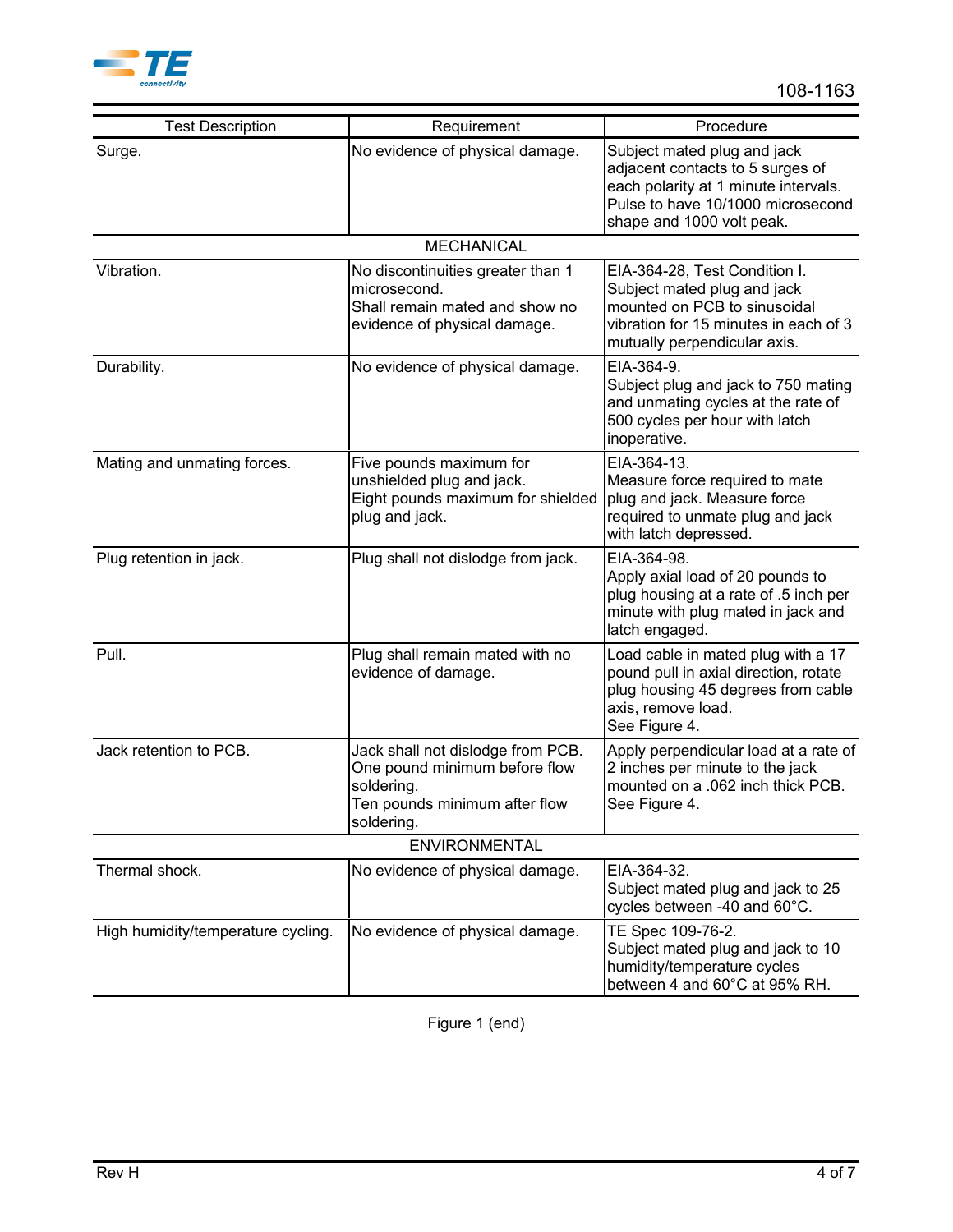

# 3.6. Connector Tests and Sequences

|                                       | Test Group (a) |                   |     |                |   |     |     |     |                |
|---------------------------------------|----------------|-------------------|-----|----------------|---|-----|-----|-----|----------------|
| <b>Test or Examination</b>            | 1              | $\overline{2}$    | 3   | 4              | 5 | 6   | 7   | 8   | 9              |
|                                       |                | Test Sequence (b) |     |                |   |     |     |     |                |
| Examination of product                | 1              | 1                 | 1   | 1              | 1 | 1   | 1   | 1   | 1              |
| Termination resistance, dry circuit   |                | 2,4               | 2,4 | 4,6            |   |     | 2,6 | 2,4 |                |
| Termination resistance, rated current |                |                   |     |                |   | 2,5 |     |     |                |
| Insulation resistance                 | 4              |                   | 5   |                |   |     | 5   |     |                |
| Dielectric withstanding voltage       | 2              |                   |     |                |   |     | 4   |     |                |
| Temperature rise vs current           |                |                   |     |                |   | 3   |     |     |                |
| <b>Current cycling</b>                |                |                   |     |                |   | 4   |     |     |                |
| Shielding effectiveness               |                |                   |     |                |   |     |     |     | $\overline{2}$ |
| Surge                                 | 3              |                   |     |                |   |     |     |     |                |
| Vibration                             |                | 3                 |     |                |   |     |     |     |                |
| Durability                            |                |                   |     | 5              |   |     |     |     |                |
| Mating force                          |                |                   |     | $\overline{2}$ |   |     |     |     |                |
| Unmating force                        |                |                   |     | 3              |   |     |     |     |                |
| Plug retention in jack                |                |                   |     |                | 2 |     |     |     |                |
| Pull                                  |                |                   |     |                |   |     |     | 3   |                |
| Jack retention to PCB                 |                |                   |     |                | 3 |     |     |     |                |
| Thermal shock                         |                |                   | 3   |                |   |     |     |     |                |
| High humidity/temperature cycling     |                |                   |     |                |   |     | 3   |     |                |

**NOTE** *(a) See paragraph 4.1.A.*

*(b) Numbers indicate sequence in which tests are performed.*

Figure 2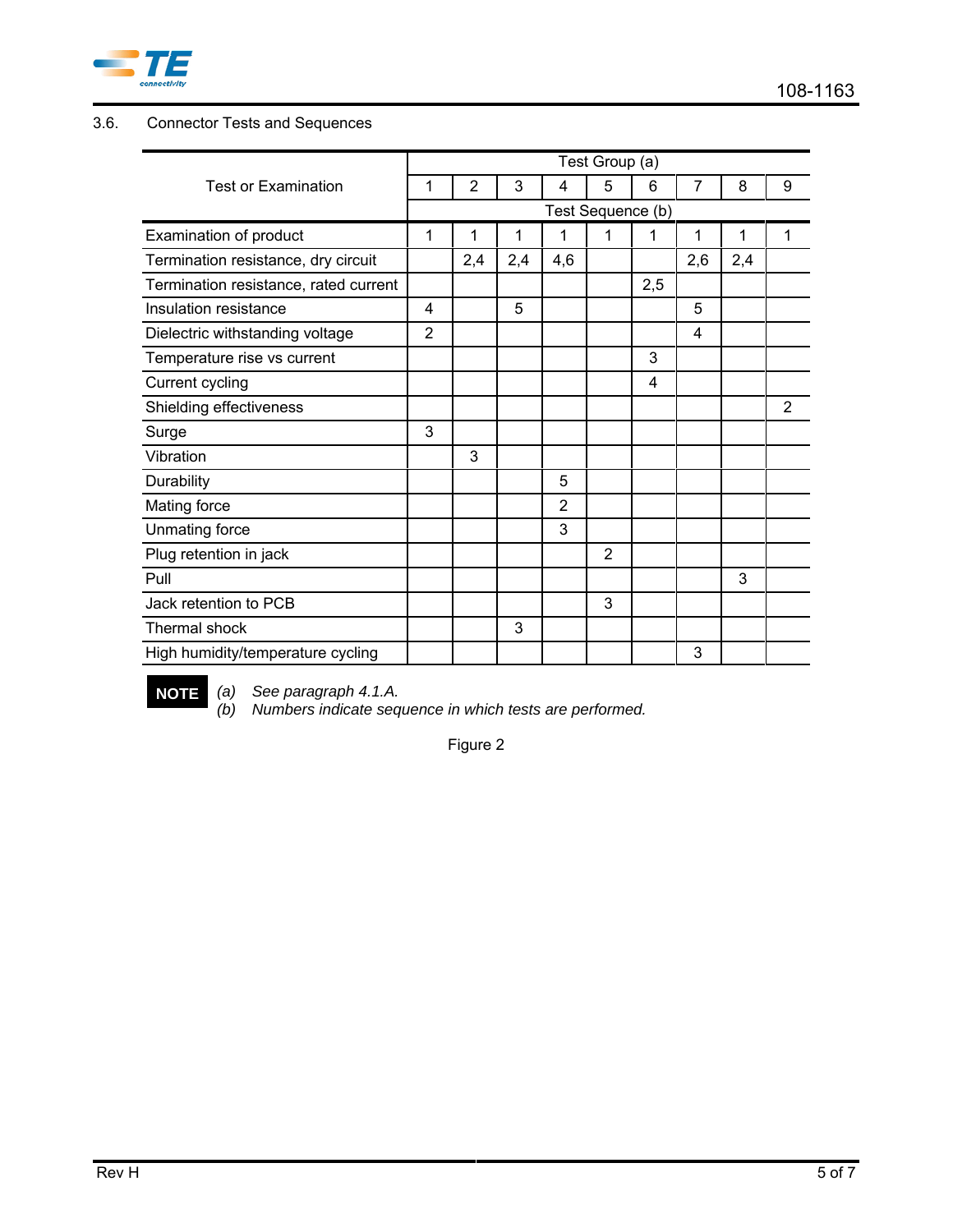

### **4. QUALITY ASSURANCE PROVISIONS**

- 4.1. Qualification Testing
	- A. Sample Selection

Modular plug and jack test samples shall be selected at random from current production lots. They shall be prepared for testing in accordance with current Application Specifications and Instruction Sheets.

B. Test Sequence

Qualification testing shall be conducted as specified in Figure 2.

4.2. Requalification Testing

If changes significantly affecting form, fit, or function are made to the product or to the manufacturing process, product assurance shall coordinate requalification testing, consisting of all or part of the original testing sequence as determined by development/product, quality, and reliability engineering.

4.3. Acceptance

Acceptance is based on verification that the product meets the requirements of Figure 1. Failures attributed to equipment, test setup, or operator deficiencies shall not disqualify the product. When product failure occurs, corrective action shall be taken and samples resubmitted for qualification. Testing to confirm corrective action is required before resubmittal.

4.4. Quality Conformance Inspection

The applicable quality inspection plan will specify the sampling acceptable quality level to be used. Dimensional and functional requirements shall be in accordance with the applicable product drawing and this specification.